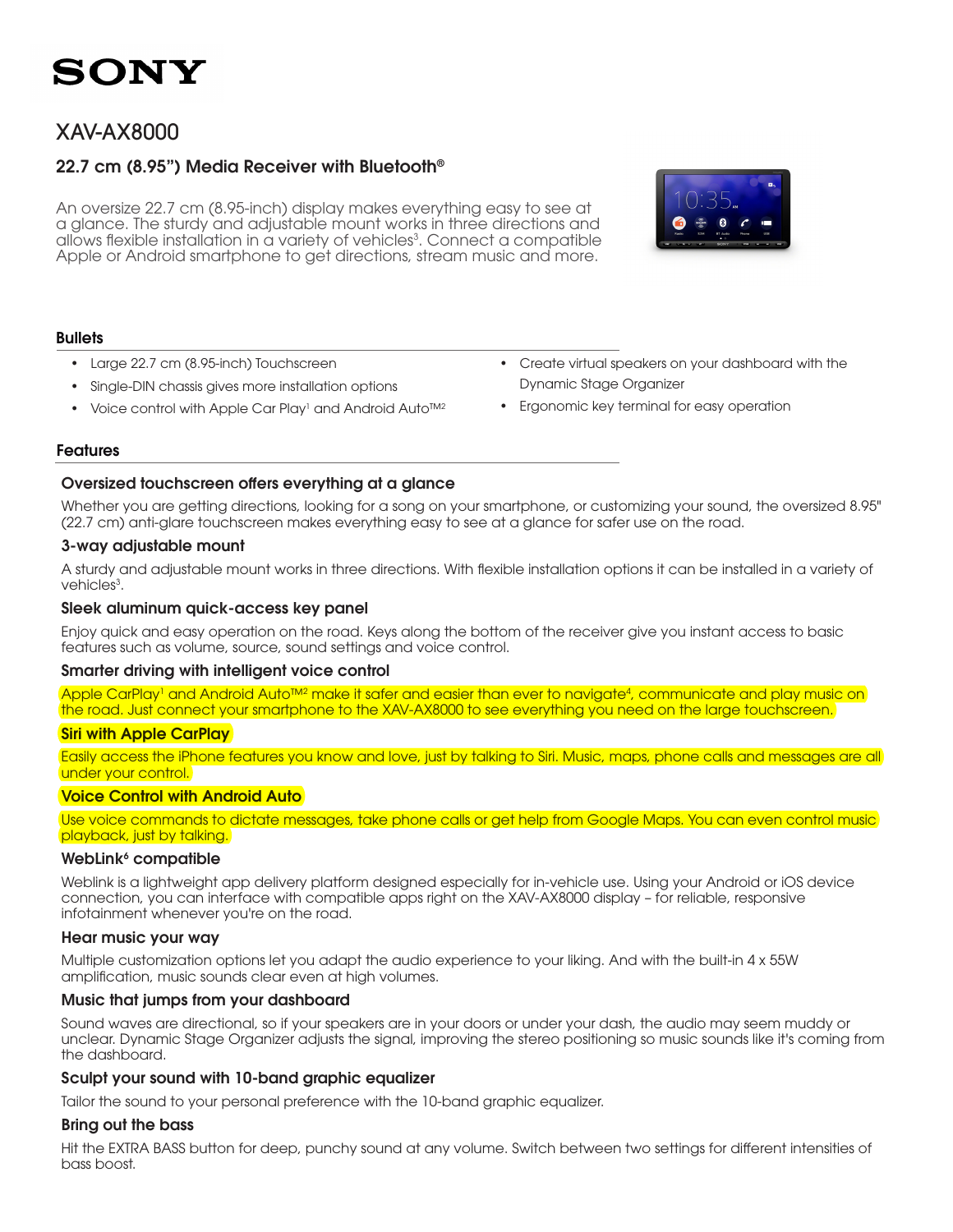#### Three pre-outs let you expand your sound system

With the three sets of pre-outs, you can add components of your choice, like extra amplifiers and sub-woofers. Sony's high voltage pre-out delivers a 5-volt signal on each, giving you a much clearer sound with less distortion when connected to the power amplifier. You can also expect less external noise.

#### Rear view camera ready

Have a rear camera installed? View its feed through the screen, along with customizable guidelines that help you back in safely.

#### Quick wake up

With Sony Quick Wake Up, you're ready to go right after turning on the ignition.

#### BLUETOOTH® wireless technology<sup>7</sup>

Make hands-free calls and stream wireless audio from your smartphone, with Bluetooth®.

#### FLAC compatible

FLAC compatibility lets you play lossless audio files, so you can enjoy every detail of the music.

#### Sirius XM Radio ready<sup>8</sup>

Connect your Sirius XM Radio satellite tuner (not supplied) to enjoy commercial-free music, sports, news, and entertainment.

#### Steering wheel control ready input<sup>9</sup>

This receiver is compatible with aftermarket remote control adapters designed to utilize the vehicles existing, primary radio controls directly from the steering wheel. The 1/8" rear panel mounted remote input jack allows for simple connectivity. 9

#### Switch volume and tracks from the wheel<sup>9</sup>

Easily set up basic audio controls from your steering wheel without using an aftermarket converter with the on-screen custom control mapping ability, on compatible vehicles. 9

#### External hands-free mic supplied

The included external hands-free microphone and integrated echo and noise canceling circuitry assure your conversations are clear.

#### Convenient wireless remote supplied

Control your receiver with the included wireless card remote (RM-X170).

#### **Specifications**

| <b>Bluetooth Feature</b>                    |                    | Echo canceller                                          | Yes                                      |
|---------------------------------------------|--------------------|---------------------------------------------------------|------------------------------------------|
| Call Volume Level<br>Control                | Yes                | Internal ringtone                                       | 1(2016 Sony Mobile Ringtone)             |
|                                             |                    | Last dialed call                                        | Yes(select from the dialed call history) |
| <b>Connection Status</b><br>(maximum #)     | (1HFP/PBAP+1Audio) | Noise canceller                                         | Yes                                      |
| External<br>microphone                      | Supplied           | Signal strength<br>indication                           | Yes                                      |
| <b>MIC GAIN</b>                             | Low/Mid/High       | <b>Bluetooth Audio Feature</b>                          |                                          |
| Adjustment                                  |                    | Audio Codec                                             | SBC/AAC                                  |
| Phonebook<br>Access via PBAP                | Yes                | Audio Level<br>Adjustment                               | Yes(-8dB to $+18dB$ )                    |
| RF ON/OFF                                   | Yes                | <b>CUE/REV</b>                                          | Yes                                      |
| Ring volume level<br>control                | Yes                | Group (Folder) +/-                                      | Yes                                      |
| Speed dial                                  | Yes (6 memories)   | <b>Repeat Control</b><br>(Audio Device                  | Yes                                      |
| # of records                                |                    | side)                                                   |                                          |
| connected                                   | 9                  | $TRACK +/-$                                             | Yes                                      |
| Alphabetical<br>Phonebook<br>Sorting (PBAP) | Yes                | Bluetooth Feature & Device / Display Panel(MDP and AVC) |                                          |
|                                             |                    | <b>Dimmer Adjust</b>                                    | Yes                                      |
| <b>Battery remainder</b><br>indication      | Yes                | <b>Dimmer Area</b>                                      | Display Monitor and Key                  |
|                                             |                    | Monitor off mode                                        | Yes                                      |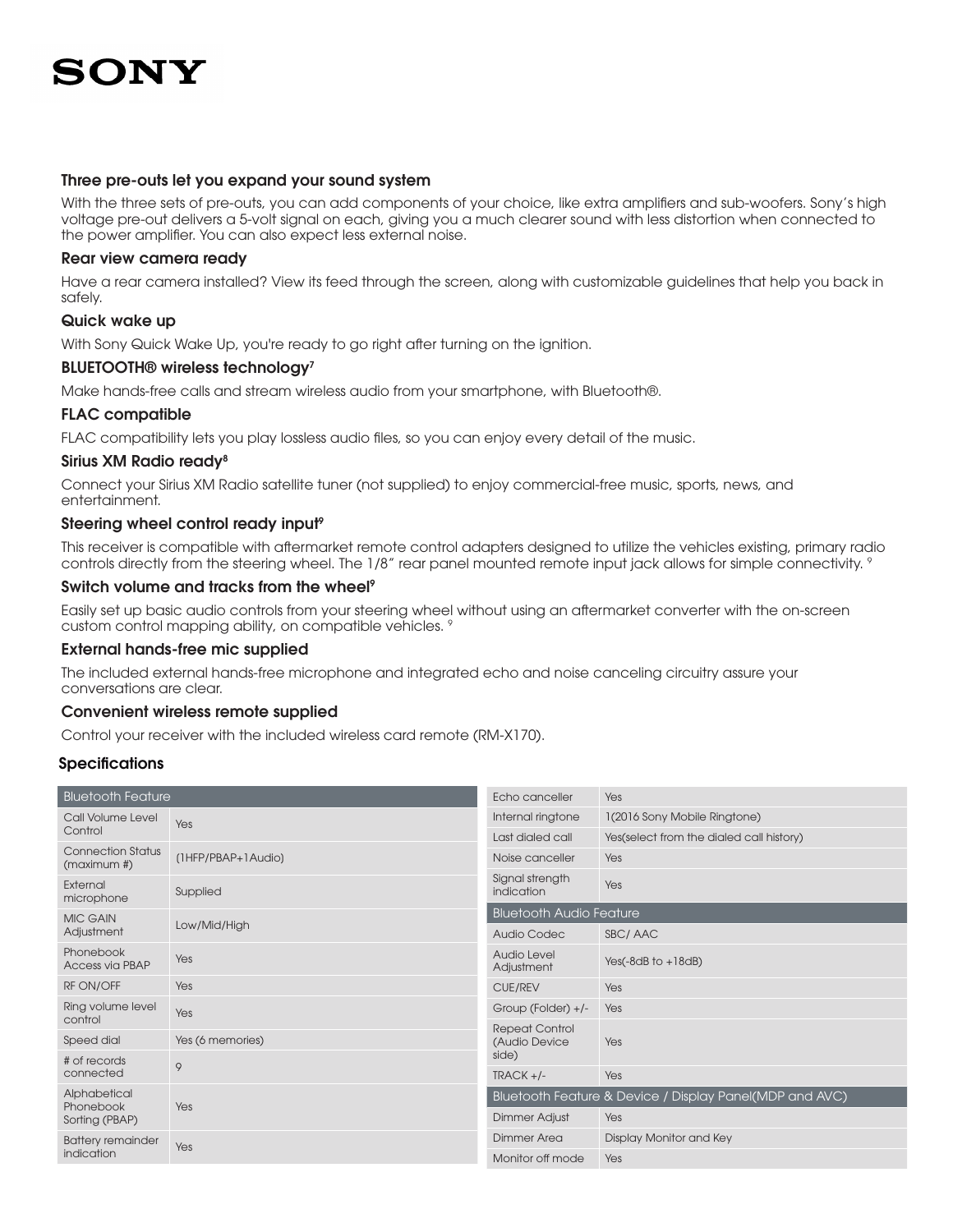|                                                  | Bluetooth Feature & Device / BT Spec.                                                                                                       |
|--------------------------------------------------|---------------------------------------------------------------------------------------------------------------------------------------------|
| Version                                          | Version 3.0                                                                                                                                 |
|                                                  | Bluetooth Feature & Device / Monitor(AVC)                                                                                                   |
| <b>Brightness</b>                                | 400 cd/m2                                                                                                                                   |
| Color System                                     | NTSC/PAL                                                                                                                                    |
| Color System Auto<br>switch                      | Yes                                                                                                                                         |
| Contrast Ratio                                   | 500                                                                                                                                         |
| Dimmer                                           | Yes                                                                                                                                         |
| Dimmer Method                                    | Auto/Manual select                                                                                                                          |
| <b>LCD Type</b>                                  | <b>TFT Active Matrix</b>                                                                                                                    |
| Resolution (DOT)                                 | 800 x 480                                                                                                                                   |
| Response Time<br>(black-white/<br>white-black)   | $10/15 \,\mathrm{m}$ S                                                                                                                      |
| Screen Aspect                                    | 16:09                                                                                                                                       |
| Screen Diagonal<br>(inch/mm)                     | 8.95 inch / 227 mm                                                                                                                          |
| Screen Mode                                      | Yes: TYpe1 to 4                                                                                                                             |
| Screen Size (WxH<br>mm)                          | 198.0 x 111.7 (mm)                                                                                                                          |
| <b>Viewing Angle</b><br>(Contrast Ratio<br>10:1) | 70/70/50/70 (L/R/U/D)                                                                                                                       |
|                                                  | Bluetooth Feature & Device / Multi Language                                                                                                 |
| Caution                                          | English/Spanish/French/Germany/Italian/Russian<br>/Portuguese /Thai /Simplified Chinese /Traditional<br>Chinese/ Korean /Arabic /Indonesian |
| ID3 Tag                                          | English/Spanish/French/Germany/Italian/Russian/<br>Portuguese/ Thai /Simplified Chinese/ Traditional<br>Chinese /Korean /Arabic/ Indonesian |
| Menu                                             | English/Spanish/French/Germany/Italian/Russian/<br>Portuguese/ Thai/ Simplified Chinese/ Traditional<br>Chinese/Korean/Arabic/Indonesian    |
| Menu/Caution<br>Initial                          | English                                                                                                                                     |
|                                                  | Bluetooth Feature & Device / Profile                                                                                                        |
| A <sub>2</sub> DP                                | Yes $(1.3)$                                                                                                                                 |
| <b>AVRCP</b>                                     | Yes $(1.3)$                                                                                                                                 |
| <b>HFP</b>                                       | Yes $(1.6)$                                                                                                                                 |
|                                                  | Bluetooth Feature & Device / Panel Design                                                                                                   |
| Key illumination                                 | Yes (White)                                                                                                                                 |
| Panel<br>Detachability                           | Yes (Just for installation)                                                                                                                 |
| <b>Panel Surface</b><br><b>Finish Color</b>      | <b>Black</b>                                                                                                                                |
|                                                  | Bluetooth Feature & Device / Other features                                                                                                 |
| <b>Device Name</b>                               | <b>XAV-AX8000</b>                                                                                                                           |
| Feature & Device / Expandability                 |                                                                                                                                             |
| Bluetooth                                        | Yes                                                                                                                                         |
| Pre Out                                          | 3 Pre (Front / Rear / Sub x 1)                                                                                                              |
| <b>Rear View</b><br>Camera Input                 | Yes                                                                                                                                         |
| <b>USB</b>                                       | Yes (Rear x1)                                                                                                                               |

| Feature & Device / Display Panel                                 |                                        |  |  |  |  |
|------------------------------------------------------------------|----------------------------------------|--|--|--|--|
| Screen Size (Inch)                                               | 8.95 inch / 227 mm                     |  |  |  |  |
| <b>Touch Panel</b>                                               | Resistive + AG                         |  |  |  |  |
| Feature & Device / General Feature                               |                                        |  |  |  |  |
| Album artwork<br>Indication                                      | Yes                                    |  |  |  |  |
| Firmware<br>upgradability                                        | Yes                                    |  |  |  |  |
| Gesture<br>Command                                               | Yes                                    |  |  |  |  |
| Tag Indication                                                   | Yes (Except Flac and WAV)              |  |  |  |  |
| Feature & Device / Smartphone Linkage                            |                                        |  |  |  |  |
| <b>Android Auto</b>                                              | Yes                                    |  |  |  |  |
| <b>Apple CarPlay</b>                                             | Yes                                    |  |  |  |  |
| <b>Voice Command</b><br>(Smartphone<br><b>Function) Activate</b> | Yes (only CPAA)                        |  |  |  |  |
| Feature & Device / Sound                                         |                                        |  |  |  |  |
| <b>DSO</b>                                                       | Yes                                    |  |  |  |  |
| <b>EXTRA BASS</b>                                                | Yes(Off/1/2)                           |  |  |  |  |
| <b>Graphic Equalizer</b>                                         | 10Band Graphic Equalizer               |  |  |  |  |
| <b>Output Power</b>                                              | 55 <sub>W</sub>                        |  |  |  |  |
| Feature & Device / Tuner Feature                                 |                                        |  |  |  |  |
| Preset                                                           | <b>FM18/AM12</b>                       |  |  |  |  |
| RDS / EON                                                        | Yes (RBDS)                             |  |  |  |  |
|                                                                  | USB Mass Strage Device Control Feature |  |  |  |  |
| Pause                                                            | Yes                                    |  |  |  |  |
| Repeat                                                           | <b>TRACK/FOLDER/DRIVE</b>              |  |  |  |  |
| Resume Play                                                      | Yes                                    |  |  |  |  |
| Shuffle                                                          | OFF/FOLDER/DEVICE                      |  |  |  |  |
| <b>USB Control Feature</b>                                       |                                        |  |  |  |  |
| <b>CUE/REV</b>                                                   | Yes (Video: lock search)               |  |  |  |  |
| <b>ID3 Tag Indication</b><br>(Version, Title/<br>Artist/Album)   | Yes                                    |  |  |  |  |
| List                                                             | Yes                                    |  |  |  |  |
| Max Layer#/<br>Folder#/File#                                     | 8/256/256                              |  |  |  |  |
| Pause                                                            | Yes                                    |  |  |  |  |
| PICTURE EQ                                                       | Yes                                    |  |  |  |  |
| Repeat                                                           | Yes                                    |  |  |  |  |
| Repeat Initial                                                   | All                                    |  |  |  |  |
| Shuffle                                                          | Yes                                    |  |  |  |  |
| USB Feature & Device / USB Capability                            |                                        |  |  |  |  |
| connection-<br>enabled device<br>list                            | <b>WEB Support</b>                     |  |  |  |  |
| <b>File System</b>                                               | exFAT, FAT12/16/32,                    |  |  |  |  |
| <b>USB Mass Storage</b><br>Device                                | Yes                                    |  |  |  |  |
| USB Mass Strage Device Control Feature                           |                                        |  |  |  |  |
| <b>Audio Codec</b>                                               | PCM/MP3/WMA/AAC/FLAC,                  |  |  |  |  |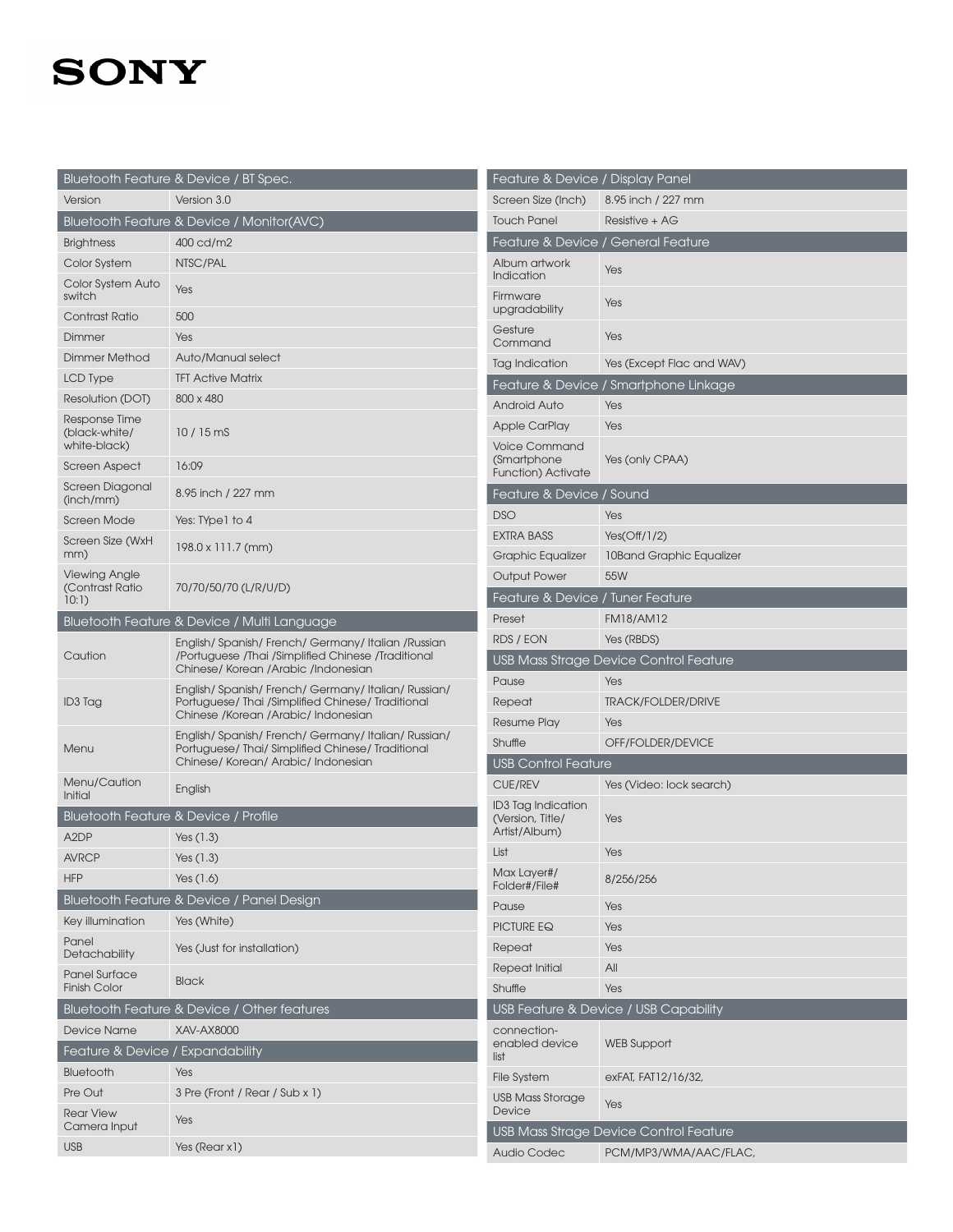| <b>Audio Playable</b><br><b>File Extension</b>                                    | wav/.mp3/.wma/.m4a/.flac,                 |  |  |  |  |
|-----------------------------------------------------------------------------------|-------------------------------------------|--|--|--|--|
| <b>Video Codec</b>                                                                | MPEG4-SP/AVC(H.264 Baseline)/WMV/MKV/XviD |  |  |  |  |
| Video Playable<br><b>File Extension</b>                                           | .mp4/.wmv/.mkv                            |  |  |  |  |
| <b>USB Specification</b>                                                          |                                           |  |  |  |  |
| Version                                                                           | USB2.0 (High speed)                       |  |  |  |  |
| Specifications chart / General                                                    |                                           |  |  |  |  |
| <b>Accessibility</b>                                                              | Closed Caption / TTS: No support          |  |  |  |  |
| <b>ANT</b> connector                                                              | <b>JASO</b>                               |  |  |  |  |
| Connector type                                                                    | 16P                                       |  |  |  |  |
| Maximum output<br>power (4ohms,<br>1kHz, 16V)(W)                                  | 55W                                       |  |  |  |  |
| <b>POP</b>                                                                        | Yes                                       |  |  |  |  |
| Speaker<br>impedance<br>(ohms)                                                    | $4 - 8\Omega$                             |  |  |  |  |
| CEA2006 output<br>power                                                           | <b>20W</b>                                |  |  |  |  |
| <b>CEA2006 S/N</b>                                                                | 80dBA                                     |  |  |  |  |
| <b>Dimensions</b><br>(WxHxD) (mm)                                                 | 229 x 136 x 253 mm                        |  |  |  |  |
| Mounting<br>dimensions<br>(WxHxD)(mm)                                             | 182 x 53 160 mm                           |  |  |  |  |
| Preout output<br>level (V)                                                        | 5Vrms                                     |  |  |  |  |
| Weight (kg)                                                                       | 2.4 kg                                    |  |  |  |  |
| Others Features / User Interface                                                  |                                           |  |  |  |  |
| <b>Aspect Ratio</b><br>Select                                                     | Yes                                       |  |  |  |  |
| Clock                                                                             | 12H                                       |  |  |  |  |
| Demo Mode                                                                         | Yes                                       |  |  |  |  |
| <b>List Function</b>                                                              | Yes                                       |  |  |  |  |
| <b>Parking Control</b>                                                            | Yes                                       |  |  |  |  |
| <b>Rear View</b><br>Camera-In Marker<br>Setting                                   | Yes                                       |  |  |  |  |
| Remote<br>Commander (<br>):Option                                                 | RM-X170                                   |  |  |  |  |
| Source List                                                                       | Yes                                       |  |  |  |  |
| Wallpaper Initial                                                                 | Blue                                      |  |  |  |  |
| Specifications chart / Tuner                                                      |                                           |  |  |  |  |
| FM: Tuning<br>range(MHz)                                                          | 87.5-107.9                                |  |  |  |  |
| FM (Tuning<br>range(MHz)/<br>step(kHz)/de-<br>emphasis(mus))<br>87.5-107.9/200/75 | Yes                                       |  |  |  |  |

| MW: Tuning<br>range(kHz)                                | 530-1710                       |  |
|---------------------------------------------------------|--------------------------------|--|
| MW (Tuning<br>range(kHz)/<br>step(kHz)) 530-<br>1710/10 | Yes                            |  |
| Accessories                                             |                                |  |
| Supplied<br>Accessories                                 | Warranty card (NA for 3 years) |  |